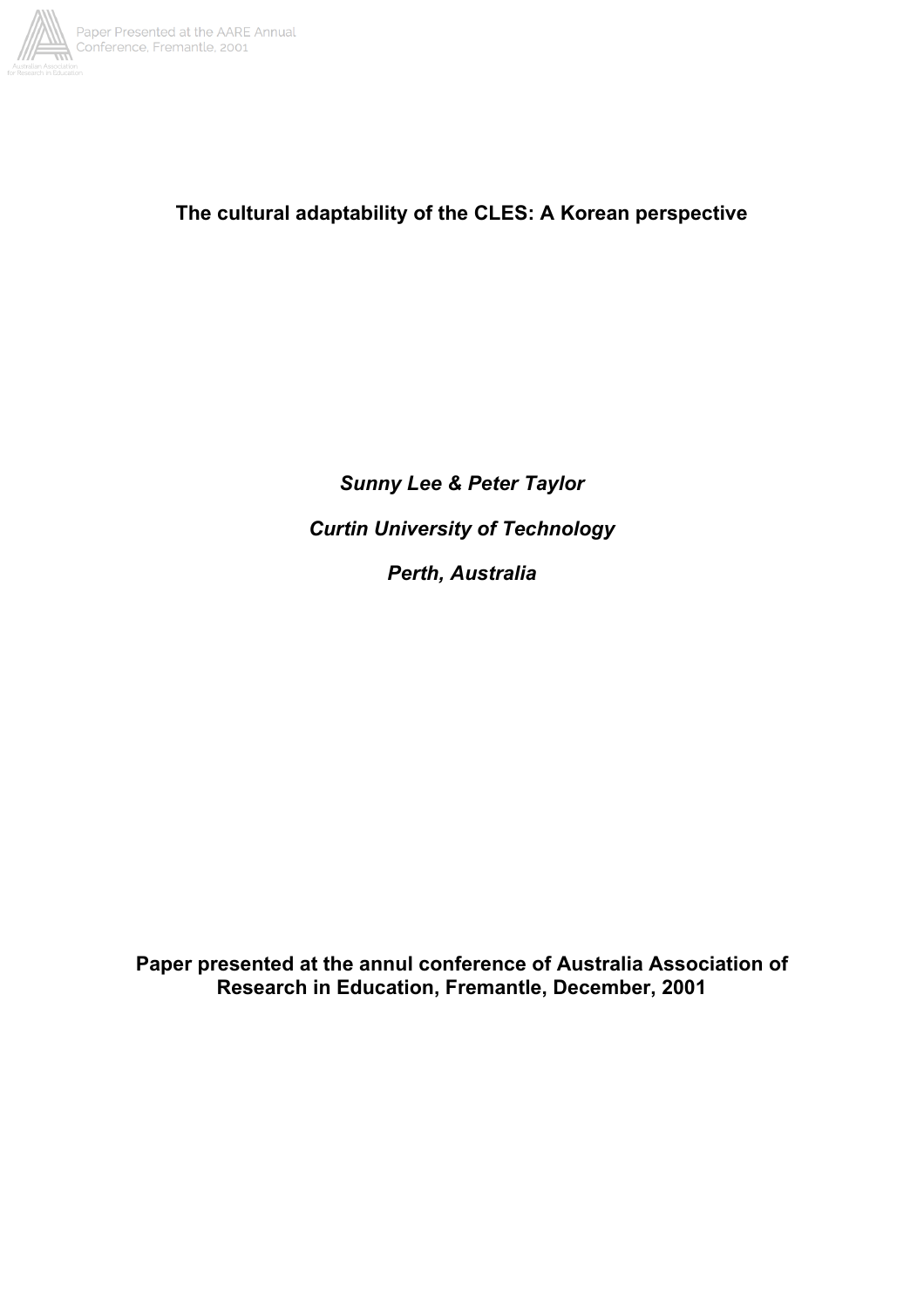

## **The cultural adaptability of the CLES: A Korean perspective**

## **Abstract**

In many cases of learning environment studies conducted in non-English speaking countries, translated questionnaires are administered. These questionnaires have their origins in Western cultures such as the Australian science education community. This paper addresses the issues of translated questionnaires, illustrated by an example of problematic usage of the Constructivist Learning Environment Survey (CLES) in a Korean context. A doctoral study was conducted in which the CLES was administered to teachers and students in Korean senior high schools. We noticed that respondents struggled to make sense of items. Interviews revealed a serious mismatch between local cultural practices of Korean teachers and students and the cultural practices of the Australian CLES designers. The issue can be considered in two ways. First, even if several studies have obtained reasonable findings when using a translated questionnaire in cultural settings different from the place where the original questionnaire was developed, the findings do not guarantee that the translated items are semantically equivalent to the original items. Second, English-speaking researchers tend to presuppose unduly that cultural contexts embedded in the original questionnaire can be readily understood by respondents in non-English speaking contexts. We argue that translation of learning environment questionnaires for use in non-English speaking contexts should be extended beyond initial linguistic 'back-translation' procedures. An important next step is to ensure that the questionnaire exhibits meaningfully aspects of their own lived experiences. As an outcome, we suggest a way of adapting the CLES to the cultural context of Korean senior high schools.

## **1. BACKGROUND**

When I (the first author) planned this study, I noticed that there had been international efforts in the field of learning environment research for conceptualising and developing a large number of instruments and employing diverse methodologies in various contexts (Fraser, 1998). It also seemed that a large portion of studies in the field of learning environment research had employed perceptual measurement with survey questionnaires, most of which were developed in English. Because I hoped to obtain a comprehensive image of Korean high school classroom learning environments, I decided to utilise several questionnaires so that I could cover diverse aspects of classroom environments. From the realisation that those questionnaires should be available to Korean students in a language they could understand, I started to feel the necessity of translation. Initially, I regarded this translation process simply as one of the necessary procedures for the whole research, without imagining any serious issues associated with it.

As I proceeded with the study, particularly from reading about previous studies which had been conducted in non-English speaking countries, I found a new convention about more rigorous translation procedures, involving 'back-translation'. The notion of back-translation seemed to have potential for enhancing meaning transfer from the source language (English) to the target language (various Asian languages). However, while I was involved in translation and back-translation, I came to realise that this process is mainly aimed at gaining literal equivalence between source and target languages, which might not be sufficient. While I was interviewing Korean students and their teachers involved in the present study, this realisation became more obvious, and another critical issue related to translation emerged. This paper reports how I encountered and reflected on this issue with a particular instrument used for my doctoral study.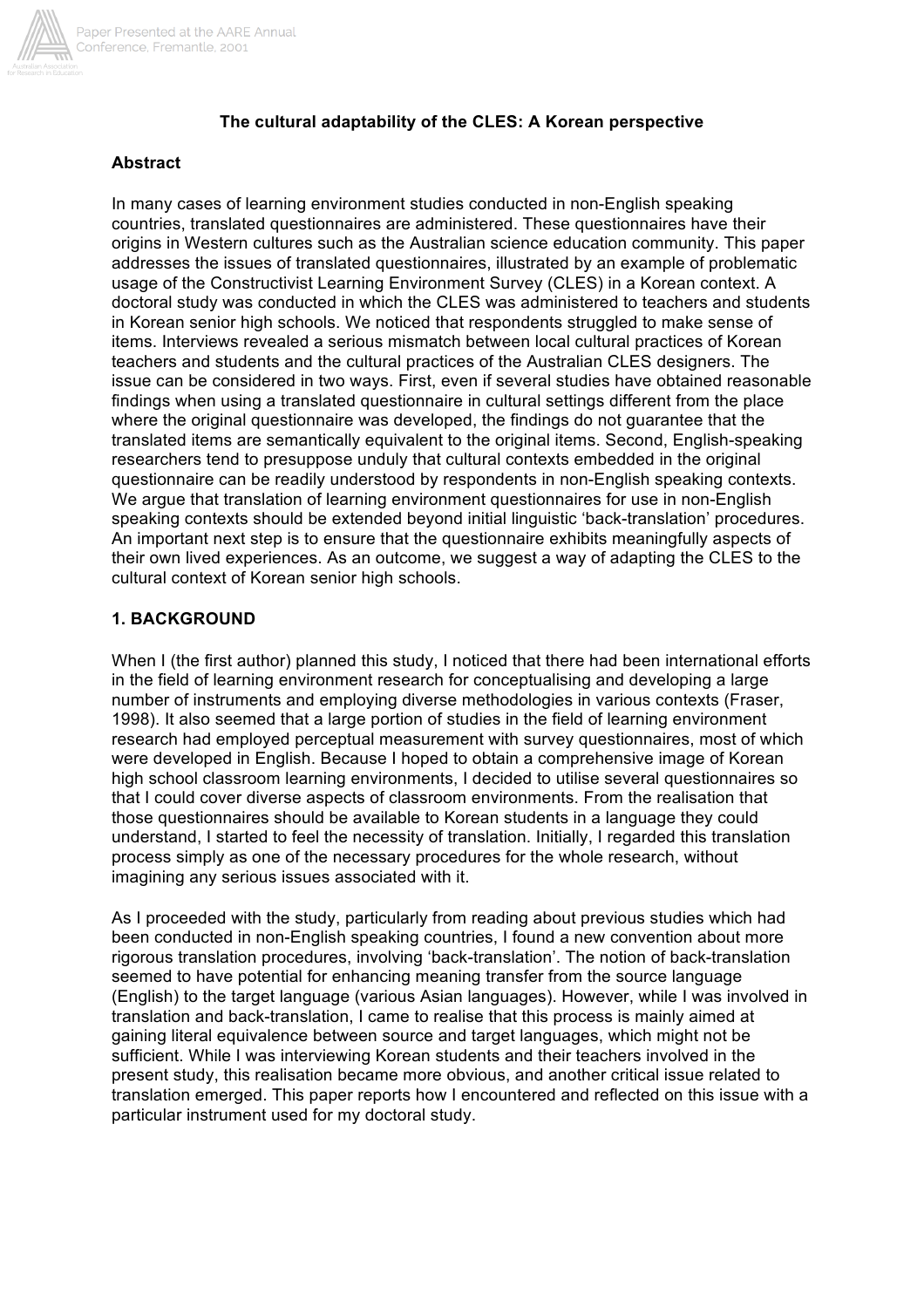

#### **2. Information about questionnaire and the previous contexts for the CLES**

The Constructivist Learning Environment Survey (CLES) was developed based on constructivist philosophy, which has had an increasing impact on science education during the past 20 years. Initially, Taylor (1991) constructed this instrument based on social and personal notions of constructivism whose main concerns were to enhance students' conceptual understanding. This version was found to be valid and reliable for use within Australian classrooms. However, it was found also that this version had some key conceptual dimensions missing. Adding notions of radical constructivism and critical theory, the CLES was elaborated and revised (Taylor, 1997). This new version was also confirmed to be useable with a wide range of samples in Australia and the USA (Fraser, 1998). The new version has five six-item scales, namely, Personal Relevance, Uncertainty, Shared Control, Critical Voice and Student Negotiation. The 30-item version has been recently shortened, by omitting four items, which showed poor item-scale reliability in previous studies plus a negatively worded item in the Personal Relevance scale. The final 25-item version was used in this study (see Appendix).

The CLES has been used in several studies involving non-Western countries (Aldridge, Taylor, Fraser & Chen, 2000; Idiris & Fraser, 1997; Soeharto, 1998). With the 30-item version, Aldridge, Fraser, Taylor and Chen (2000) conducted a cross-cultural study involving Australian and Taiwanese junior high school science students. Until then, studies in non-Western countries tended to use earlier versions of the CLES (Cho, 1997; Idiris & Fraser 1997; Soeharto; 1998). On the other hand, studies in Western countries (USA, Australia) have used both versions, namely, the version developed in 1991 with a weaker conceptual framework (Taylor, 1991) and the version elaborated in 1997 (Taylor, Fisher & Fraser, 1997), depending on the purpose of their studies (Beckett, 1999; Koury, 1994; Poh, 2000).

#### **3. Learning Environment studies involving back-translation**

Although the field of learning environment research started in Western countries with instruments developed in the English language, studies in non-Western countries have also contributed significantly to the field. In many cases, researchers in non-Western countries adapted the English instruments by translating them into their local languages. These studies (Chan & Watkins, 1994; Fraser, Pearse and Azmi, 1982; and Walberg, Singh and Rasher, 1977) have concentrated on establishing the validity, reliability and useability of adapted learning environment instruments in these countries, in order to establish this crosscultural validity. Recently, a more rigorous back-translation procedure has been introduced and its successful implementation reported (Aldridge, Fraser, Taylor & Chan, 2000; Margianti & Fraser, 2000; Soerjaningsih & Fraser, 2000). It is noteworthy, however, that this procedure revealed another dilemma, reflected as a cultural difference (especially by Aldridge, Fraser, Taylor & Chan, 2000). Although the researchers carefully prepared the learning environment questionnaire for a cross-cultural comparison study involving backtranslation, they found Australian and Taiwanese students to have different understandings of the content of the questionnaire, based on their different cultural backgrounds.

Critical steps involved in translating questionnaires were also reported by Lian, Wong and Chen (2000). They differentiated between 'literal translation' and 'translation with meaning', as defined by Newmark (1988), and suggested that translation with meaning is necessary for effective research. They followed five steps when they modified the Taiwanese version of a learning environment questionnaire into a Singaporean version: 1) customising and drafting of items, 2) focus group validation of the draft, 3) back translation of the validated draft to English, 4) appraisal of the back translation with the original English version, and 5) redrafting the inappropriately phrased items. I was particularly inspired by this study to identify the theme for this report.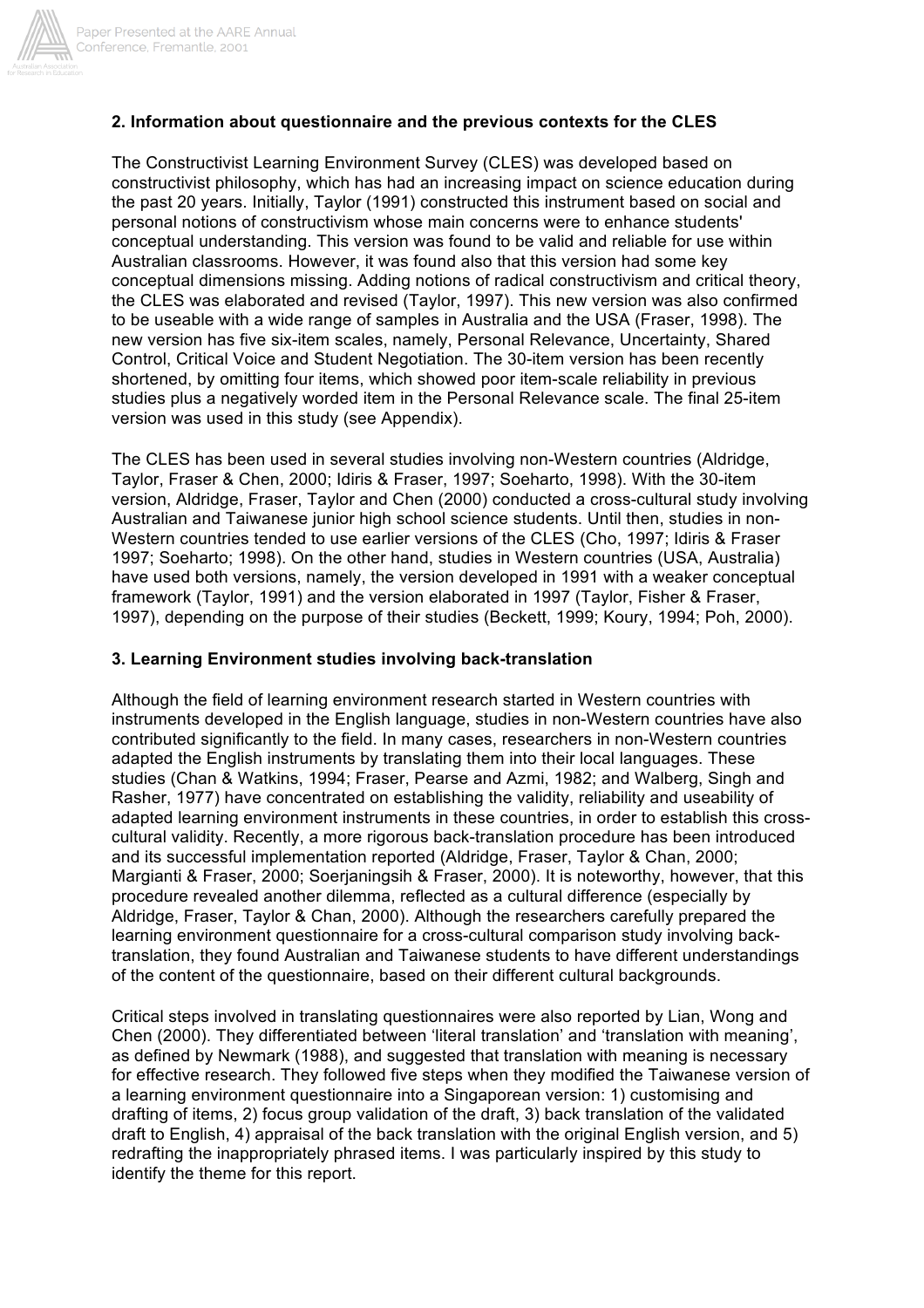

#### **4. Procedure undertaken**

Initially, I launched my doctoral work with the aim of investigating learning environments in Korean high schools. Within the field of learning environment research, I planned the survey. First, I translated English questionnaires into Korean (Hangeul) in order to be available to Korean students. This preliminary procedure was done by direct translation of the English phrase to a Korean phrase, word by word, in order to maximise meaning transfer. In the next step, I asked a linguist who was fluent in both languages to back-translate the questionnaires, in order to make sure that the meanings of the translated items and the original items were congruent. This process again focused on enhancing meaning transfer from the original questionnaire into translated items, as recommended by Brislin (1970, 1976). In the final step of translation, two English-speaking academics checked the back translations to make sure that the Korean questionnaire conveyed the same meaning as the English questionnaire. This process was considered rigorous enough to obtain an 'interpretively valid' instrument for this study.

However, disappointingly, when I interviewed Korean students and teachers with the translated questionnaire, they mentioned that some items did not make sense to them, mainly because they had not actually experienced events described in the items. In response to these comments, I started to think about genuine validity and reliability of translated questionnaires, in general. *What would be the best way of translation? What kind of problems could be involved in this process?*

In the early stages of this study, along the line of Levine's (1963) anthropological argument, I believed that *I* might be able to contribute to general knowledge (of learning environments) by studying *my* own culture with the instruments developed in a different socio-cultural background, as long as the questionnaires were 'properly' translated. The notion of 'backtranslation' seemed to be the very best way of obtaining proper questionnaires for Korean students in this particular study. Some studies within the field of learning environment research conducted in Asian countries supported my belief (refer to section 3). More attractively, some researchers showed evidence supporting the advantages of backtranslation when it was used for Korean students (Kim & Lim, 1999; You & Morrison, 2000).

As my study progressed, I started to doubt the value of back-translation, mainly because some students and teachers continuously expressed concerns about the questionnaire. Their main concern was that some items did not make sense to them, even if they figured out their literal meaning. I realised that these students and teachers noticed (or felt) the cultural distance (or clash) between their own experiences and those reflected in the literally translated items, which maintained the cultural practices embedded in the original items (adapted from Newmark, 1988).

> *Frequently, where there is a cultural focus, there is a translation problem due to the cultural 'gap' or 'distance' between source and target language. The translation is defined as the rendering of the meaning of a text into another language in the way that the author intended the text.'*

This realisation was formulated as an emergent research question for this study, as follows:

*Can an instrument that is made in and for one cultural context be effectively used in different cultural settings?*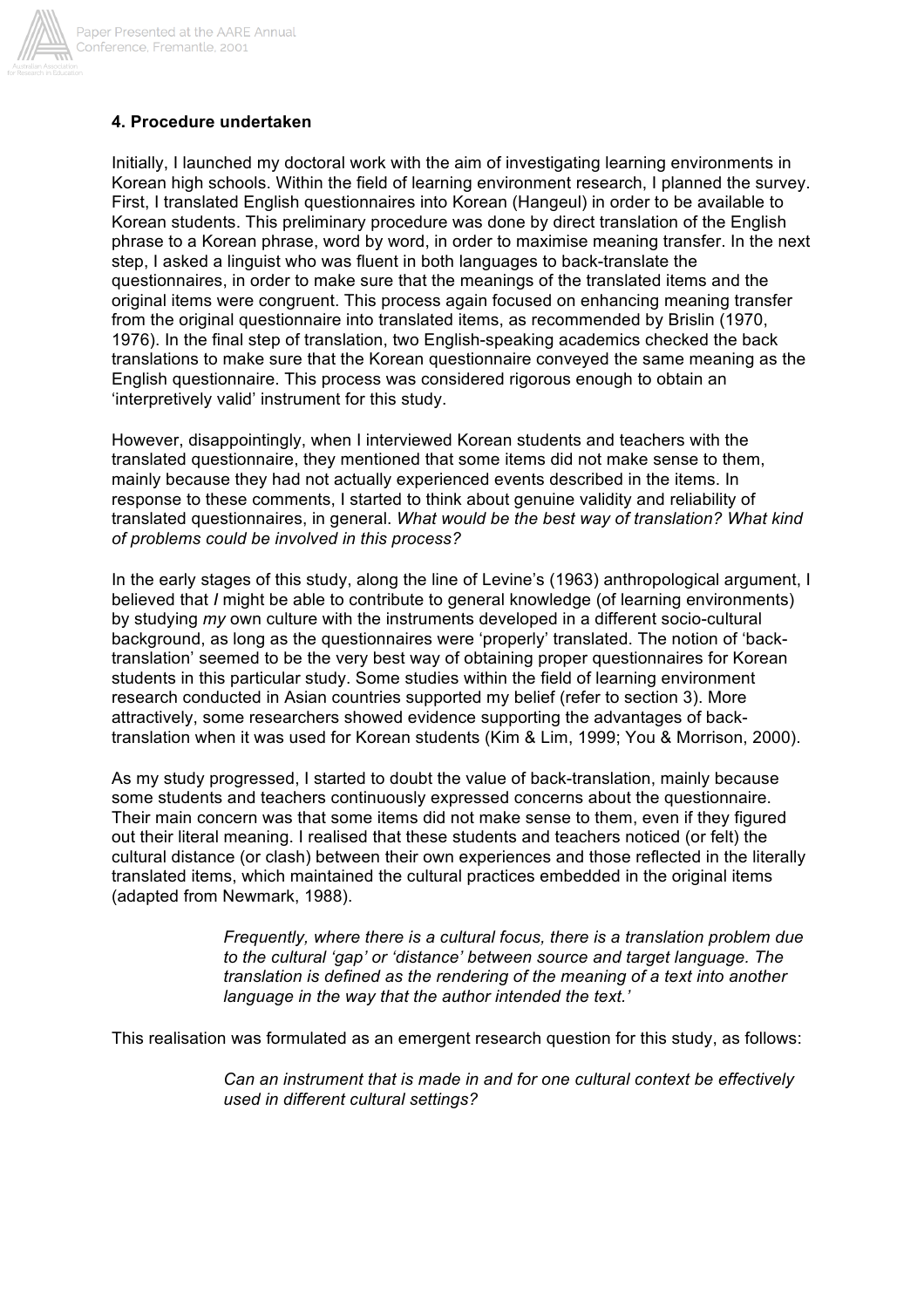

# **5. Methodologies**

As briefly mentioned in section 4, I initially conducted a survey with the CLES questionnaire and then interviewed several teachers and students. This interview was done in three modes, namely, face-to-face, telephone and e-mail mode, depending on the preference of teachers and students.

When I asked a Korean teacher to read through the items in the CLES, he made a face for a while and said. "Well, I'm not quite sure whether I can help you with this questionnaire. You know, sometimes it's really boring to read these kind of 'translated' items, which do not make good sense, actually. It is normally too obvious that it has been translated. I mean, the sentence just doesn't flow, in many cases. Yeah, that is obviously Korean and, word by word, is understandable, but the sentence as a whole is a bit awkward. Maybe because researchers normally exaggerate the original meaning, so they suddenly miss the context. Anyway, let me see…". In fact, he had been involved in doctoral study and had known some of the problems with survey questionnaires, which, in many cases, have been presumed to not be really serious. This teacher (teacher Lim) was very eager to explain his image or feelings about this questionnaire and suggested me to let other teachers have a look at this questionnaire as well. When the CLES teacher version was distributed to several teachers as suggested by teacher Lim, they kept asking what each scale was about. It seemed that they could not figure out their themes. In response, I added some explanation so that they could easily catch the idea of each scale. This explanation is described in parentheses at the top of each scale below.

In order to give a rich flavour of the problematic understandings or interpretations of Korean teachers and students of the CLES questionnaire, we here employ a rather subjective mode of description. Based on many conversations, e-mailings and phone calls with teachers and students, I reconstructed fictionalised episodes for each scale. Each fictionalised episode also includes some suggestions for a more culturally meaningful version of the CLES. These fictionalised episodes can be understood as a variation of 'impressionistic tales' as described by Van Mannen (1988) because they were reconstructed mainly by my own impressions, based on actual conversations.

# **6. Findings and Suggestion for more suitable version of CLES with Korean students**

This section provides the overall image from teachers as background information. After that, each episode is illustrated. Each episode starts with the original (English) items of a particular scale in the CLES.

## **Teachers' overall image of Constructivism and the CLES questionnaire**

It was one of the lovely afternoons in spring. I was chatting with some of teachers, who were volunteering for this project, around a table in the staff room in school A.

One of the teachers put up his hand and asked me whether he can tell me something. Why not? I quickly replied, 'Sure, Mr. Han, please do'. He smiled at me and started to talk, 'I just thought it would be good for you to get to know what I felt by reading this questionnaire. Obviously, it was all about constructivism, wasn't it? (I smiled, 'cause it was too clear). That's why I came to think about constructivism itself, first. Well, I'd like to mean more exactly, 'the meaning of constructivism to teachers in Korea'. Since the notions of constructivism were introduced in science curriculum, we teachers have been pushed to implement those notions in our daily classroom practices. Nowadays, even the tertiary entrance exams actively deal with these notions, by relating scientific concepts to every day life experiences of students. As you know, our teaching practice is pretty much confined by the examination system and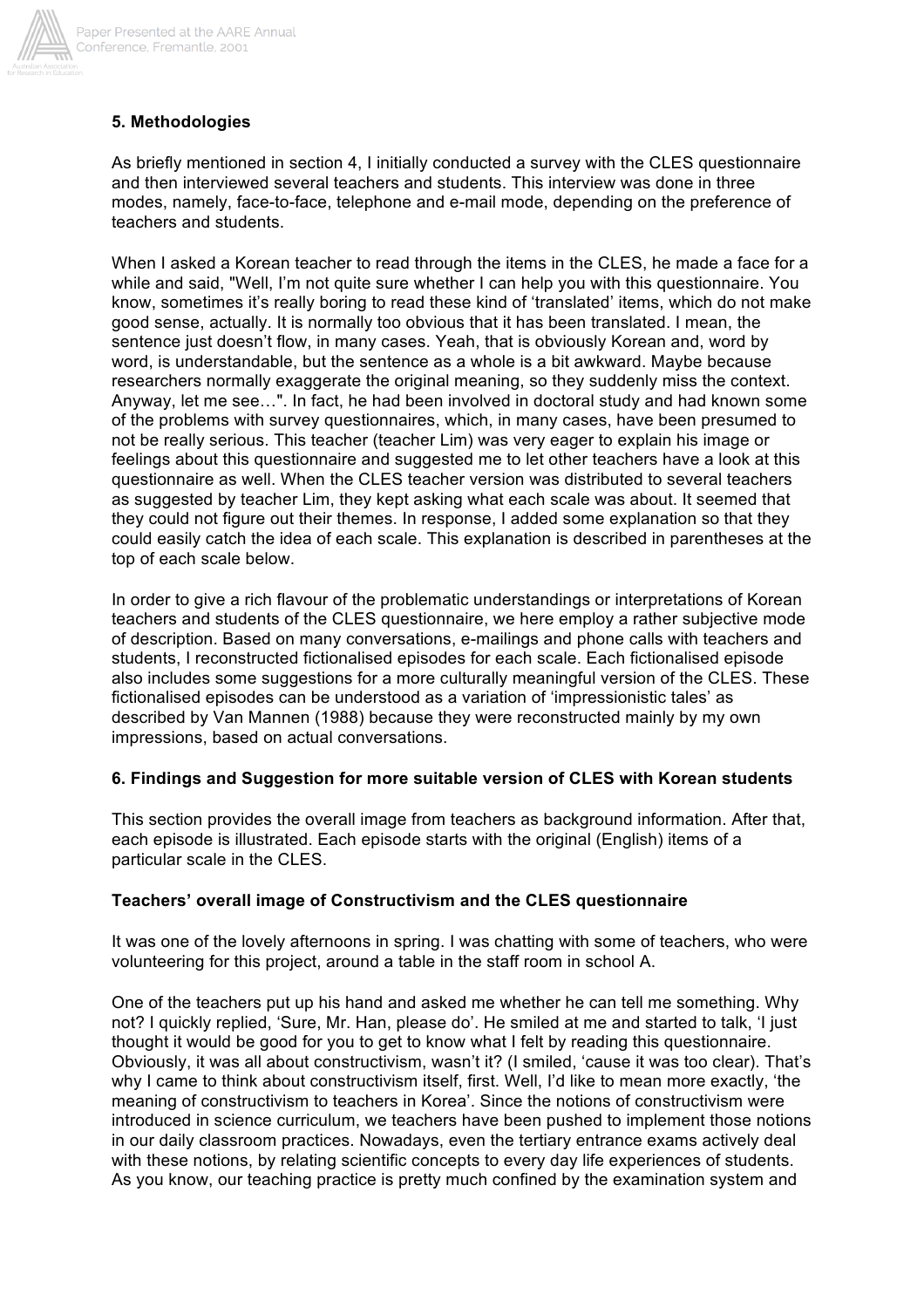

documented curriculum of the Ministry of Education. We as teachers understand (in most cases) that constructivism is all about classes relating to everyday contexts and studentcentred learning, as indicated in formal documents such as the formal curriculum. When I was reading this questionnaire, I rather felt a bit awkward or perhaps confused about constructivism. Oh, maybe I'm too indulgent now, any other opinion buddies?'

He asked other teachers to reveal their opinion about the CLES. I was very happy and relieved with this remark, because I felt a bit of pressure to seek other teachers' opinions as well. Surely enough, the rest of the teachers around the table agreed with him, by nodding. Another teacher contributed to our conversation, 'Well, yeah, I've got a similar feeling to teacher Han, why don't we move on to the first scale, I think I can give some more details, based on my understanding to you'. She (teacher Shim) was presiding this meeting! What a wonderful participant! All right, Let's move on, I shout to myself.

# **Episode 1: Personal Relevance:**

# **(To what extent, do you relate lesson contents with students' everyday experiences?)**

Item 1: In this class, I learn about the *world* outside of school.

Item 2: In this class, my new learning starts with problems about the *world* outside of school.

Item 3: In this class, I learn how science can be part of my out-of-school life.

Item 4. In this class, I get a better understanding of the *world* outside of school.

Item 5: I learn interesting things about the *world* outside of school.

Teacher Shim continued talking, "Yeah, this scale was pretty easy to understand. My students (she's a homeroom teacher of year 11) seemed to catch ideas about this scale, as well. But they kept asking me about the term 'world', meaning that the meaning of 'world' in that context was not clear to them. I explained to them to change the 'world' into 'natural phenomena'. Then, you know, some of my good students even suggested that, 'I get better understanding of the world outside of school', should be changed into, 'I can understand better about the natural phenomena which are reported in media and are experienced in my daily life'. And I quite agreed with them. Because this is the very interpretation of students themselves, it would be worthy reflecting on this for your research, wouldn't it?"

With these comments, I realised that we, as educational researchers, need to be aware of the wording from students, themselves – students' vocabulary. It was interesting to find out that students can reconstruct items in a questionnaire in terms of their own words.

## **Episode 2: Uncertainty:**

## **(To what extent, do you reflect the perspectives from modern philosophy of science in your lessons?)**

Item 6: In this class, I learn that science has changed over time.

Item 7: In this class, I learn that science is influenced by people's values and opinions.

Item 8: In this class, I learn about the different sciences used by people in other cultures.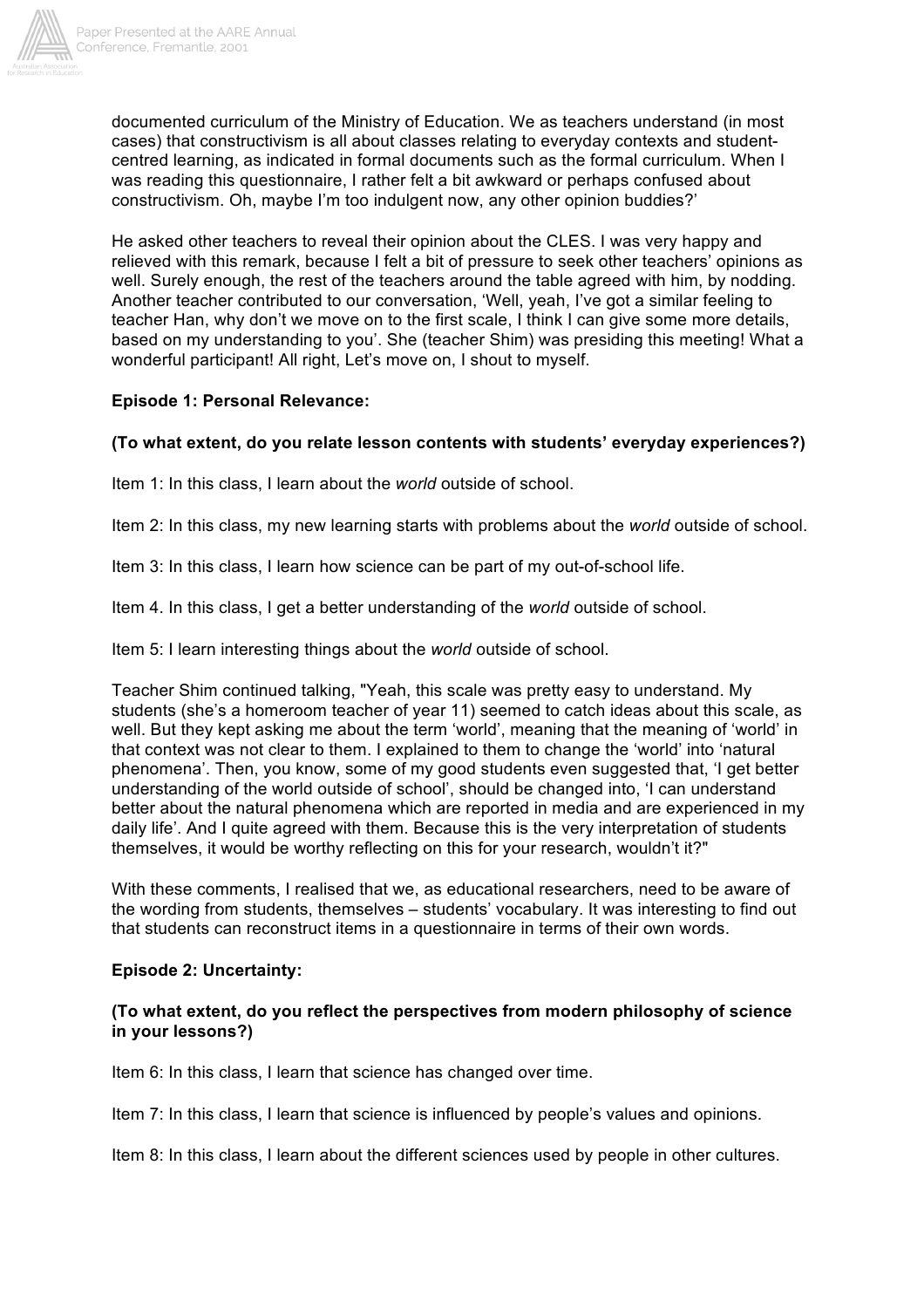

*Item 9: In this class, I learn that modern science is different from the science of long ago.*

Item 10: In this class, I learn that science involves inventing theories.

One young looking teacher at the table carefully put up her hand, "well, could I talk this time?' She glanced at other teachers and got a very positive reaction. The rest of the teachers raised their voices, "Oh, yeah, you might be the best person to talk about this scale. You've been trained under the new curriculum, haven't you?, We do not have a serious idea about this notion, actually." It sounded interesting to me. Alright, what's going on here, now? Why are other teachers simultaneously recommending this young teacher to stand up? This teacher smiles first and keeps talking, "Thank you. Well, yeah, I've learned something about philosophy of science, as a compulsory subject from my teacher-training course. The instructors emphasised this notion by saying, " This notion will be included in high school students' textbook in the near future, so you guys have to be ready to teach this". Well, as they predicted, this notion is clearly dealt with in the recent science curriculum, and I, as a young generation teacher, have my personal opinion on it. But at the same time, I sometimes think, 'well, let me just skip this content this year. If included in my class, I might not be able to complete the rest of content within the scheduled time line'. As teachers are aware, textbooks contain this kind of contents, but some of them just leave that part to students' self-reading after school. That is, they don't put a priority on this in their classroom practice. Well, this is a basic idea of my own, and perhaps of our science teachers, about this scale. And I think students' understanding about this scale reflects this idea. I just want to mention, specifically about item 9, 'Modern science…science of long ago' does not transfer a clear meaning to students. It could be changed into, ' I understand (know) scientific knowledge is temporary and is subject to change as time goes on, because scientific knowledge is not absolute truth'.

## **Episode 3. Critical Voice:**

## **(To what extent, can your students do the following actions towards you in your lessons?)**

Item 11. In this class, it's O.K. for me to ask the teacher 'why do I have to learn this?'

Item 12. In this class, it's O.K. for me to question the way I'm being taught.

Item 13. In this class, it's O.K. for me to complain about activities that are confusing.

Item 14.In this class, it's O.K. for me to complain about anything that prevents me from learning.

Item 15. In this class, it's O.K. for me to express my opinion.

When our conversation reached this scale, teachers almost yelled, "Oh, yeah, this one is really hectic and triggering many ideas". Uh-ah, why are these teachers so excited now? They seem to pour out something to me. Hang on, let me proceed one by one for this scale. Hmm..

One teacher broke the ice by saying, "You know, these items made us quite perplexed, actually. When I read them through, I was really wondering how daring / brave / absurd you are. I couldn't imagine my students replying to these kinds of items'. I promptly replied, "Well no wonder. Your students actually were very hesitating when I interviewed them. But finally they told me something, which was pretty interesting to me". The teachers were staring at me for a while and asked, "Oh, why don't you tell us what they were talking about to you,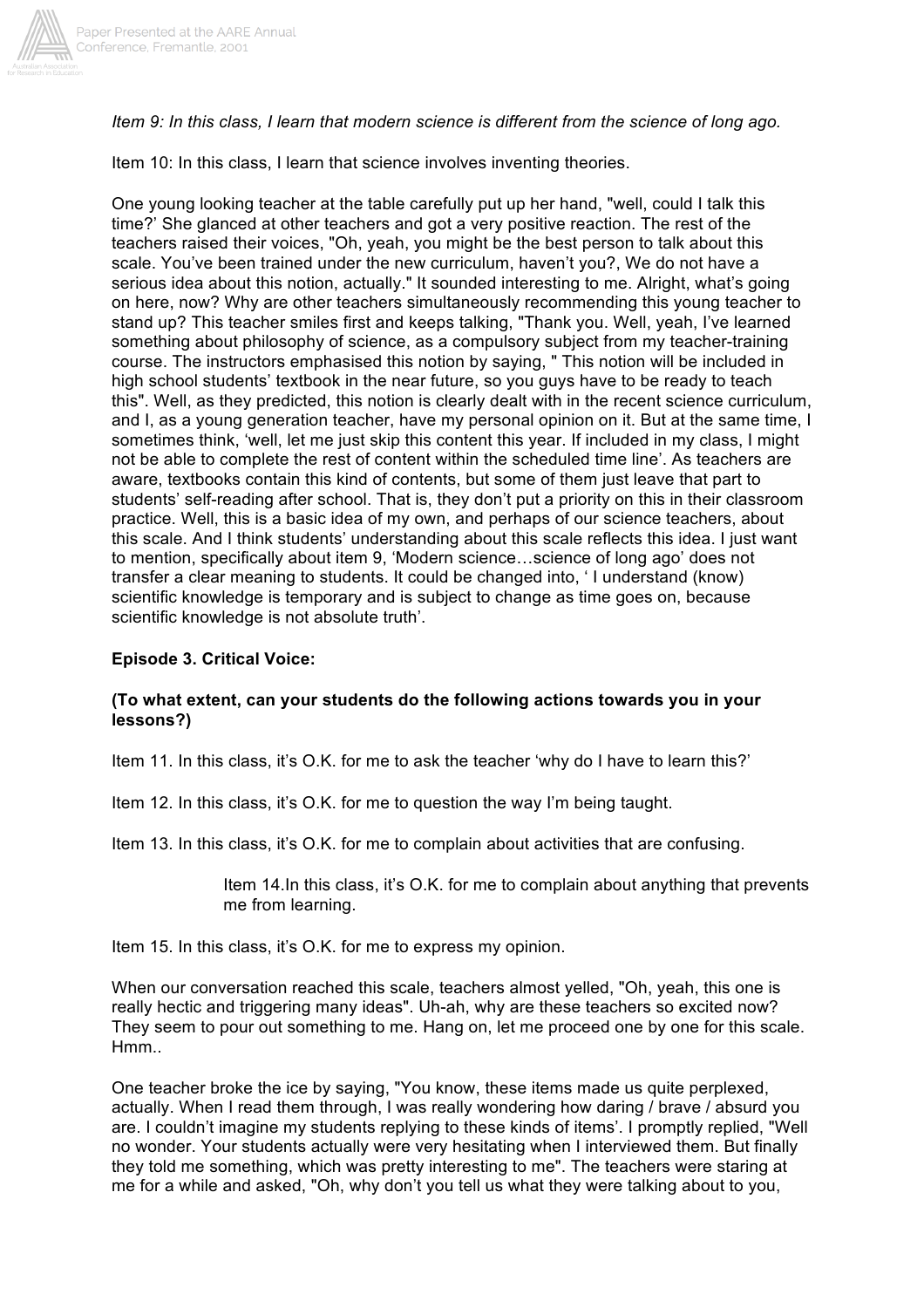

then? We're really curious, you see?" Hmm.. Interesting, now I'm taking a bridging role "O.K. here is the thing. Your students wanted clarification with additional description. For example, one student said, 'I wouldn't dare to speak out DIRECTLY to my teachers, but I can talk about my complaints to other students. So, if these items have 'to other students' or 'to teachers directly' phrase, it might be easier for me to reply. Isn't it interesting? It seemed to me that they clearly have some complaints towards you teachers or the lessons, but they wouldn't talk to you directly".

At this time, another teacher joined the conversation by saying, "Well, I think there might be some other factors affecting students' replying to this scale, rather than that social constraint. "Well, their reply might depend on their teachers' teaching experience and the school's working environment. Also, regional disparity (educationally developed, underdeveloped) might be one of the factors affecting their reply. Perception of the value of class learning would be different, depending on the school district, actually. The other thing is that pressure from classmates might be one of reasons which make Korean students not speak out against teachers' teaching'. "Yeah, that's very true', I responded. "Some students were telling their own feelings towards other students. 'We students are not friendly towards peers who have many questions and express them in public, because sometimes it can make the class speed too slow. They also feel jealousy or competitiveness. So, maybe if these items allow us to emphasise our own feelings then it would be more stimulating to us. Something like, 'In other cases, such as between your peers, or at home, can you do the same thing as described in these items?', might be needed".

Through this conversation, I felt an obvious cultural disparity which might have limited students' replies to this scale.

# **Episode 4: Shared Control:**

## **(To what extent, can your students be involved in the following issues?)**

*Item 16. In this class, I help the teacher to plan what I'm going to learn.*

Item 17. In this class, I help the teacher to decide how well I am learning.

Item 18. In this class, I help the teacher to decide which activities are best for me.

Item 19. In this class, I help the teacher to decide how much time I spend on activities.

Item 20. In this class, I help the teacher to decide which activities I do.

Again, teachers gave the most abundant comments and questions on the items within this scale. Most of them were telling me, "Because of a 'centralised system', which is controlled by teachers and other school authorities in Korean high schools, students seldom get chances to participate in this kind of activity. So, this scale doesn't make good sense to us (teachers), actually. I think students might feel similarly for the items in this scale". Well, this was true. In interview, students specifically pointed out item 16. They remarked, 'this item had better be changed into 'I can be involved in planning for school lessons with my teacher', in order to be more appropriate for our situation'. One teacher also said, 'for me, the meaning of this scale is not quite clear. It is not easy for our students to be active in the classroom. Normally, I ask some students to hand out and collect answer sheets when I give them tests. Can it be one example for this item? I think my students help me to assess their learning in this way'. Another teacher nodded and said, "Yeah, it could be the case. I think my students also help me to assess their learning by joining in peer-assessment.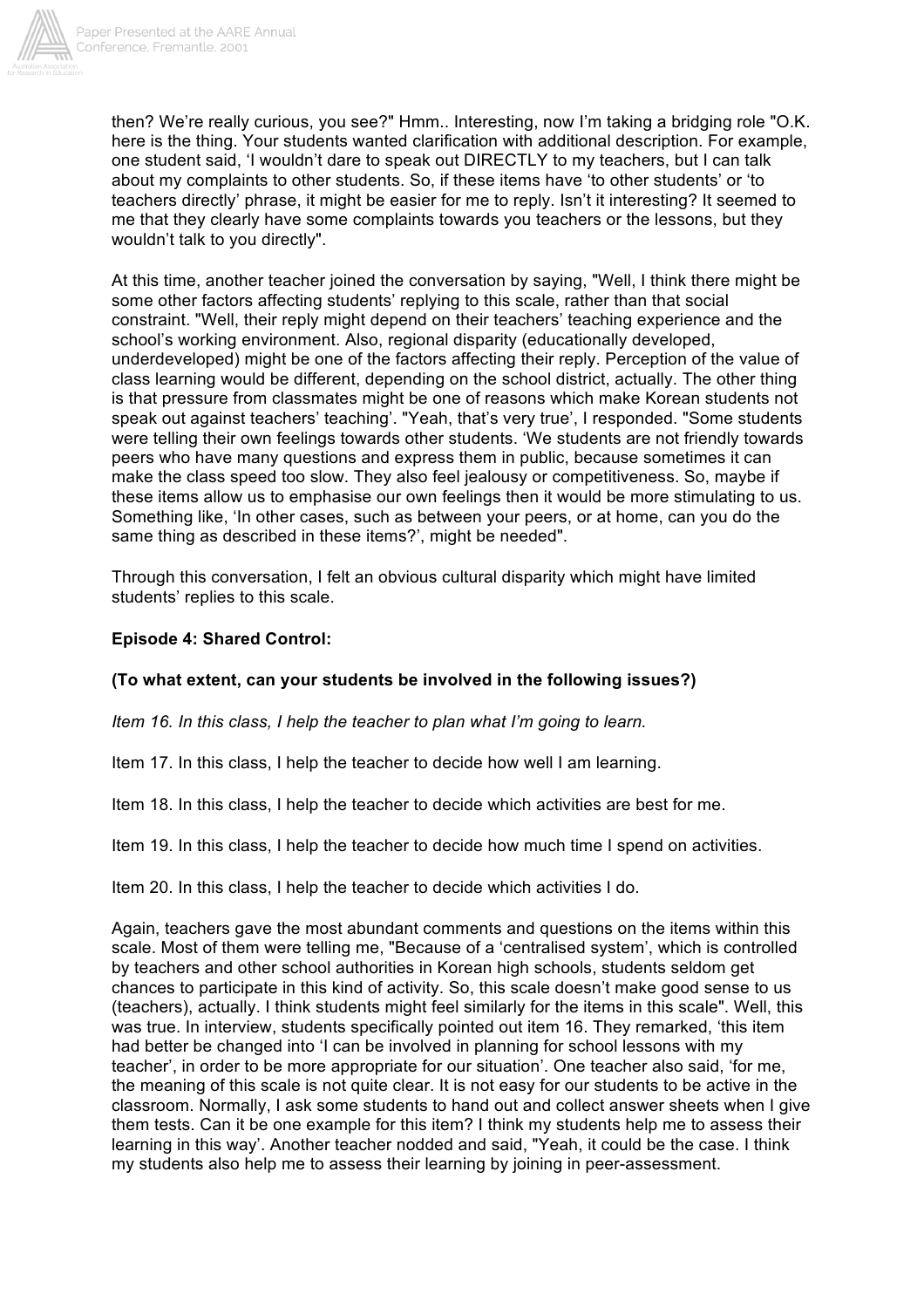

Sometimes, I make them exchange their work sheets and give some points for their partners'.

When I was in this conversation. I realised that these teachers were inclined in a practical sense towards the items in this questionnaire, a perspective which might not fit the theoretical framework from which the questionnaire was developed. Their interpretation seemed to depend on their own practical experiences with their students, which could easily clash with the contexts embedded in the original English version. One question raised by teacher Kyu clearly reflected this point.

> *'Does this scale ask whether our students can be actively involved in management of their own learning? Well, they sometimes seek advice from me, especially when they have to prepare for important tests such as how to plan properly, how to divide their time for each subject, etc.'*

#### **Episode 5: Student Negotiation**

#### **(Think about the degree of your students' cooperation in your lessons.)**

Item 21. In this class, I get the chance to talk to other students.

Item 22. I talk with other students about how to solve problems.

Item 23. I explain my ideas to other students.

Item 24. I ask other students to explain their ideas.

Item 25. Other students listen carefully to my ideas.

This scale seemed the clearest one to Korean students and teachers, in terms of interpretation or understanding. Teachers seldom raised any critical issue with this scale. At the end of meeting, teachers again told me their overall image about this questionnaire:

'Yeah, Personal Relevance and Student Negotiation scale seem to be well defined, by providing relatively clear guidelines for teachers' practice. However, the other three scales are a bit hectic to translate into practice. Actually, in the survey, students seemed to understand the literal meaning of items, but we felt that some items are not appropriate to the Korean education situation. During school time, our students seldom participate actively in their lessons. In a sense, they just follow what is told by teachers, like us. Because a large number of students are catered for in schools by a relatively small number of teachers, it is practically not easy for students to participate in these kinds of activities. For efficiency, teachers in school have to take the initiative for their lessons. In curriculum (such as general science), only student negotiation and personal relevance are highlighted in the name of constructivism'.

## **6. Discussions and Conclusion**

From the conversations with teachers and students, it was revealed that Korean teachers mainly employ the limited notions of constructivism as described in the Personal Relevance and Student Negotiation scales, whose items could be easily understood by them. However, they did not have good understanding about the remaining scales, mainly because they did not get a chance to experiences those events in their practical teaching (or learning) situations. It is noteworthy that these conversations also provided a flavour of Korean school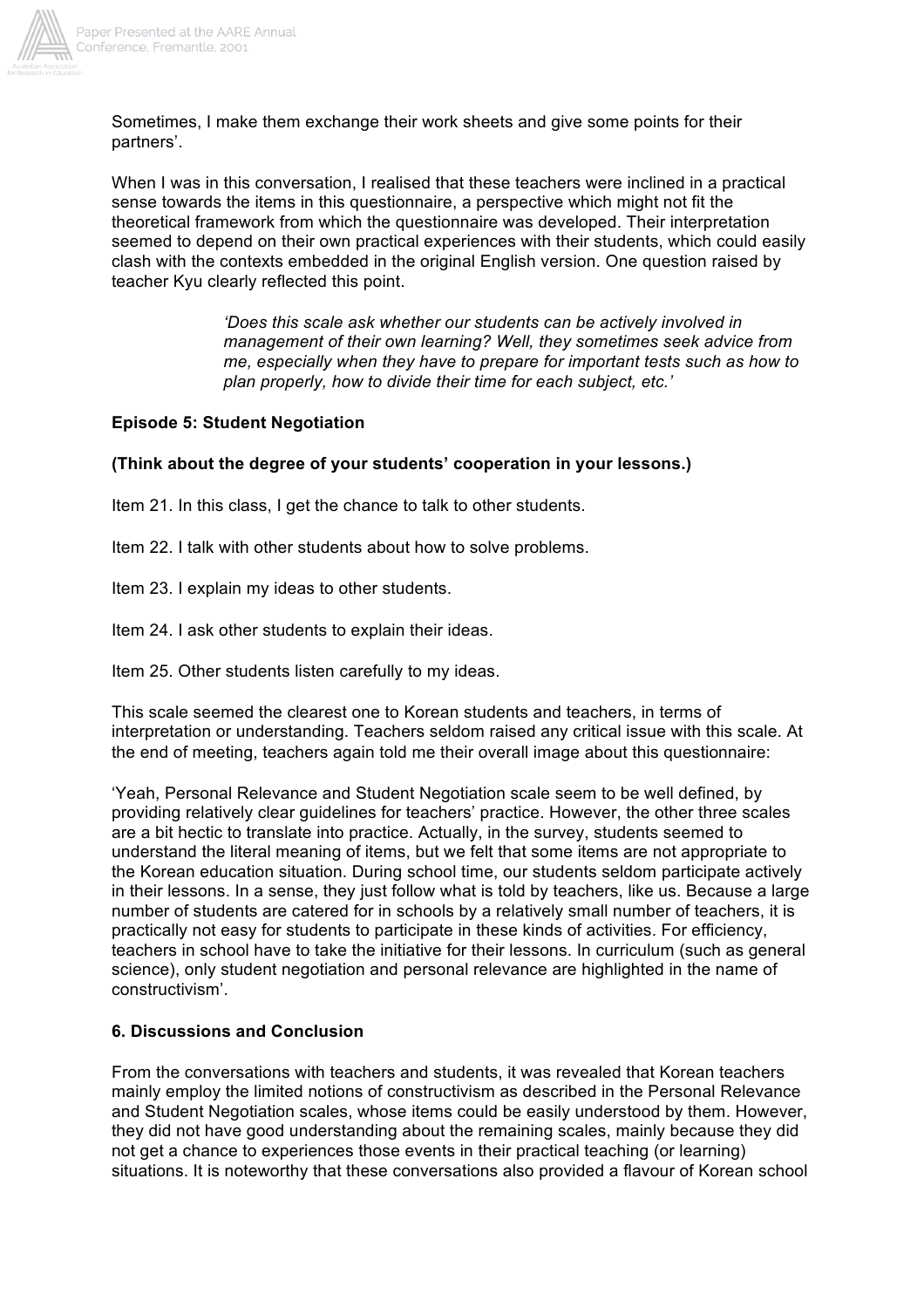

culture, more specifically, the relationship between teachers and students, specifically, the respecting students and the respected teachers. It seemed that these conversations reflect the root of Confucian heritage, namely, 'respect for elders' and 'accept the authority in society such as school and teachers in general'.

This case study focused on the potential of an adapted learning environment questionnaire, which was originally developed in/for western society. The results suggest a need for adaptation to go beyond mere back translation which focuses only on the process of literal translation from one language into another language. While the adaptability of a literally translated questionnaire for another society was being examined, it was revealed that we should consider also the cultural adaptability of the questionnaire, associated with its interpretive validity. Only after this task is confirmed, can the study be interpreted meaningfully within its specific context. Also, the interpretation should emphasise understanding a particular context, rather than merely representing numerically the results of respondents' answers to the questionnaire. The results obtained by using the questionnaire should be interpreted within the context of the cultural environment where the study was performed. The value of 'importing' measurement, which was originally developed in one cultural context, into another cultural setting should be investigated via culturally appropriate adaptation procedures.

## **7. References**

Brislin, R. W. (1970). Back translation for cross-cultural research. *Journal of Cross-Cultural Psychology, 1*, 185-216.

Brislin, R. W. (1976). *Translation: Applications and research* (Vol. 1). New York: Wiley.

Cheong, B. M. (Ed.). (1993). *Restoring Korean Education from the bondage of entrance examination education*. Seoul: Nanam Publishing House.

Cheong, S., & Michale, W. B. (2000). A construct validity study of score on a Korean version of an academic self-concept scale for secondary school students. *Educational and Psychological Measurement, 60*, 117-130.

Cho, Y. W. (1994). The holistic understanding and criticism on high school students' culture. *The Research on Spiritual Culture, 17*.

Diem, R., Levy, T., & Vansickle, R. (1997). Korean education: Focusing on the future. *Social Education, 61*, 83-87.

Fraser, B. J. (1998). Science learning environments: Assessments, effects and determinants. In B. Fraser & K. G. Tobin (Eds.), *International handbook of science education* (pp. 527-564). Dordrecht, The Netherlands: Kluwer Academic.

Idiris, S., & Fraser, B. J. (1997). Psychological environment of agricultural science classrooms in Nigeria. *International Journal of Educational Research, 19*, 79-91.

Lee, Y. S. (1998). Schooling characteristics and hidden curriculum in Korea. In Y. C. Kim & Y. S. Lee (Eds.), *The qualitative research in education* (pp. 239-273). Seoul: Educational Science Inc.